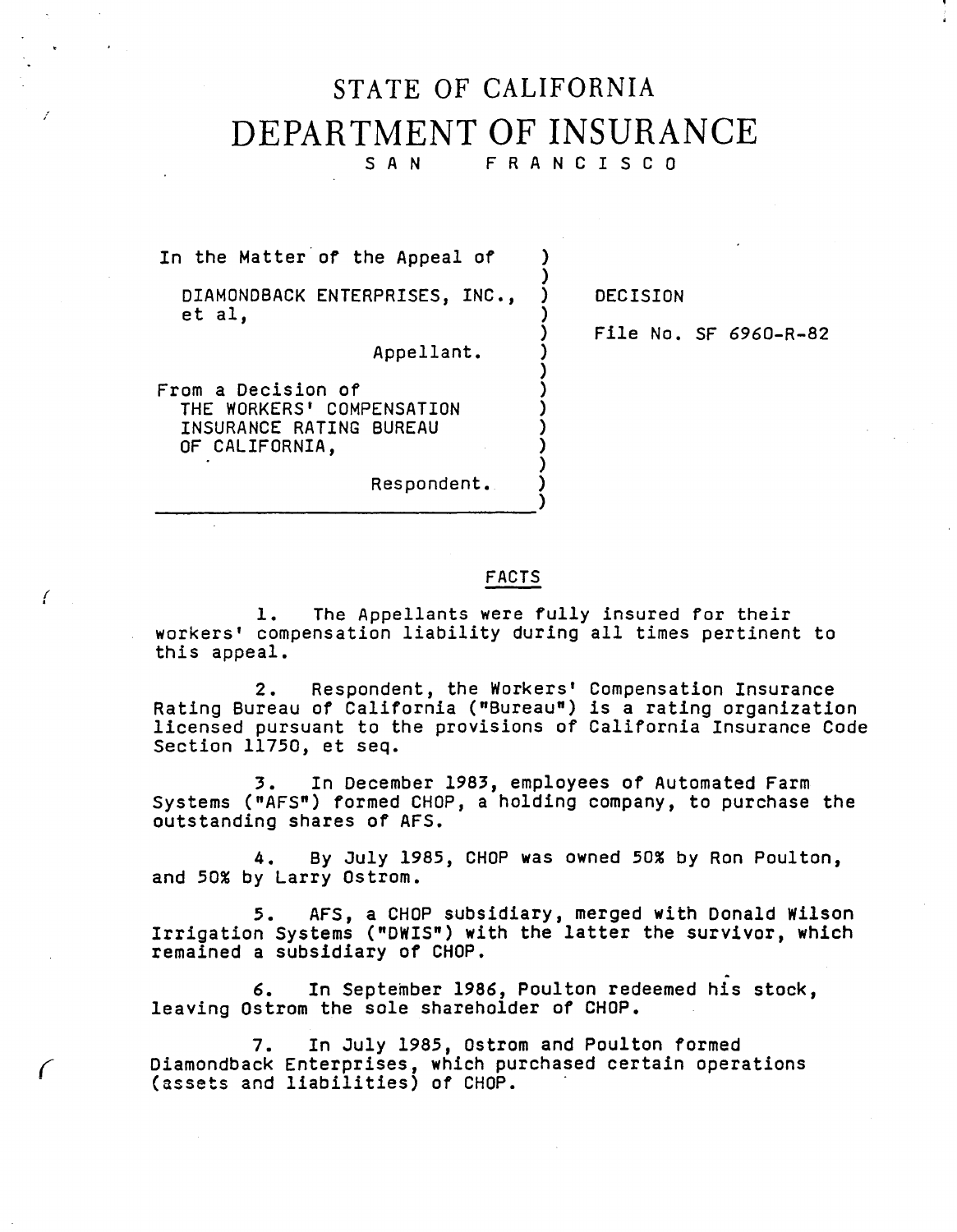8. In March 1987, Ostrom became 100% shareholder of Diamondback.

9. In July 1987, CHOP and DWIS filed for Chapter 11 Bankruptcy, with CHOP being subsequently dismissed from the proceedings as superfluous.

10. The Bureau used the combined experience of CHOP and DWIS in computing the experience rating for Diamondback for the policy years 1986 and 1987.

11. Diamondback appealed the Bureau staff Decision to the Classification and Rating Committee of the Bureau, which sustained the staff decision. Subsequently, Appellants took an appeal to Insurance Commissioner pursuant to Insurance Code Section 11753.l.

Appellant contends the Bureau should not combine **DWIS**  and CHOP for experience purposes as they are separate and distinct enterprises. Among other things, the DWIS was continually managed by a Mr. Kemble, a former owner, until illness forced Mr. Ostrom to assume the management. Further, Appellant argues the Bureau cannot pierce the corporate veil to find-the persons who own the stock in order to determine if entities are combineable for experience rating purposes. Also, Appellant argues that the Chapter 11 proceedings prevent the Bureau from combining the experience since DWIS, one of the entities whose experience is being used, is also in bankruptcy.

The Bureau does look behind to the corporate veil to see who is actually running these entities. Essentially, its position is that "people, not corporate entities" make the<br>decisions. The Bureau argues that the bankruptcy proceedin decisions. The Bureau argues that the bankruptcy proceeding is not a factor, since Chapter 11 is a debtor in possession proceeding and thus the experience of such a bankrupt may be combined with other operations of the debtor.

*r·* 

The oral arguments, and the briefs presented by both sides, discuss at length corporate, bankruptcy, and even partnership **law.** The basic issue here is the assessment of workers' compensation insurance premiums. Page 5 of "Appellant's Reply to the Bureau's Response to Appellant's Brief in Advance of Hearing" recognizes that there really is a<br>workers' compensation insurance issue, stating "The policy behind these Rules should be the protection and preservation of workers' compensation benefits for workers employed in the State of California." This is an important consideration. However, the complete system of workers• compensation encompasses more than a system for delivery of benefits to injured workers. A basic tenet of the workers• compensation law is to make employers responsible for the injuries to the workers, without regard to fault. Work injuries are to be considered a part of the cost of doing business, just as repairing broken machinery would be. Further, a responsibility is placed on employers to maintain a safe work environment.

 $-2-$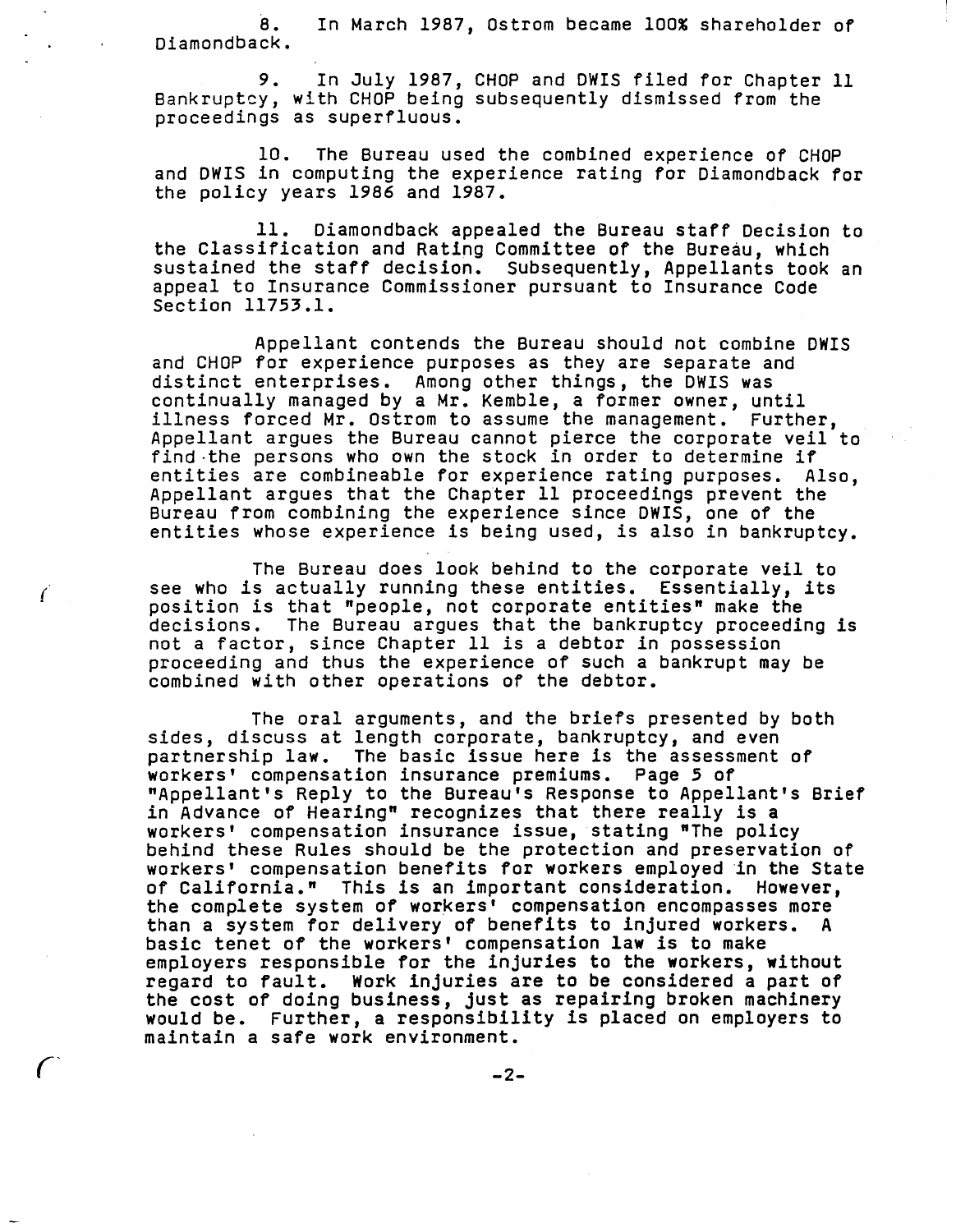Insured employers are expected to sustain some losses under their workers compensation policies. The California Experience Rating Plan ("Plan"), Title 10, California Code of Regulations Section 2353, furthers the basic principals of the workers' compensation system by (1) rewarding employers whose losses are less than expected, and (2) exacting additional premium from those employers **whose** losses are greater than would be expected. The problem sometimes is; who is the employer responsible for these losses?

Management plays an important role in **work** place safety. The Plan recognizes this. At the time pertinent to this appeal, the Plan considered management to be vested in ownership. Section III, Rule **(8).** Thus, ownership must be determined in order to assess experience under the Plan.

Section III, Rule (9) provides that the experience of separate entities shall be combined for rating purposes when the same person or persons own a majority interest in each of the entities so combined. Subsequent to July 1985, CHOP was owned 50% by Ostrom and 50% by Poulton. DWIS was a subsidiary of CHOP. Ostrom and Poulton formed Diamondback in 1985, the ownetship being 50% each. DWIS, a subsidiary of CHOP, was owned 50/50 by Ostrom and Poulton. The newly-formed Diamondback was 50/50 Ostrom and Poulton. Thus, Ostrom and Poulton controlled CHOP through stock ownership, **DWIS** as it was a subsidiary of CHOP, and the newly-formed Diamondback.

OWIS and CHOP filed for Chapter 11 Bankruptcy protection in June 1987 (CHOP was subsequently dismissed). Chapter 11 is a debtor in possession bankruptcy. Rule (9) of the Plan provides that the operations of a debtor in possession shall be combined for experience rating purposes **with** any other Committee Hearing, the Appellant stated that an injunction might<br>be sought from the Backruptcy Court if the combination of experience stood. We have not heard anything from the Court in this matter.

/ *I* 

*r* 

There could be, or perhaps have already been, certain stock transfers subsequent to October 1987 because of the bankruptcy. This aspect of the case is still apparently under review by the Bureau staff. Hopefully, some agreement will be achieved among the parties concerning this issue after October 1987 so to preclude it from also going through the appeals process as a separate matter.